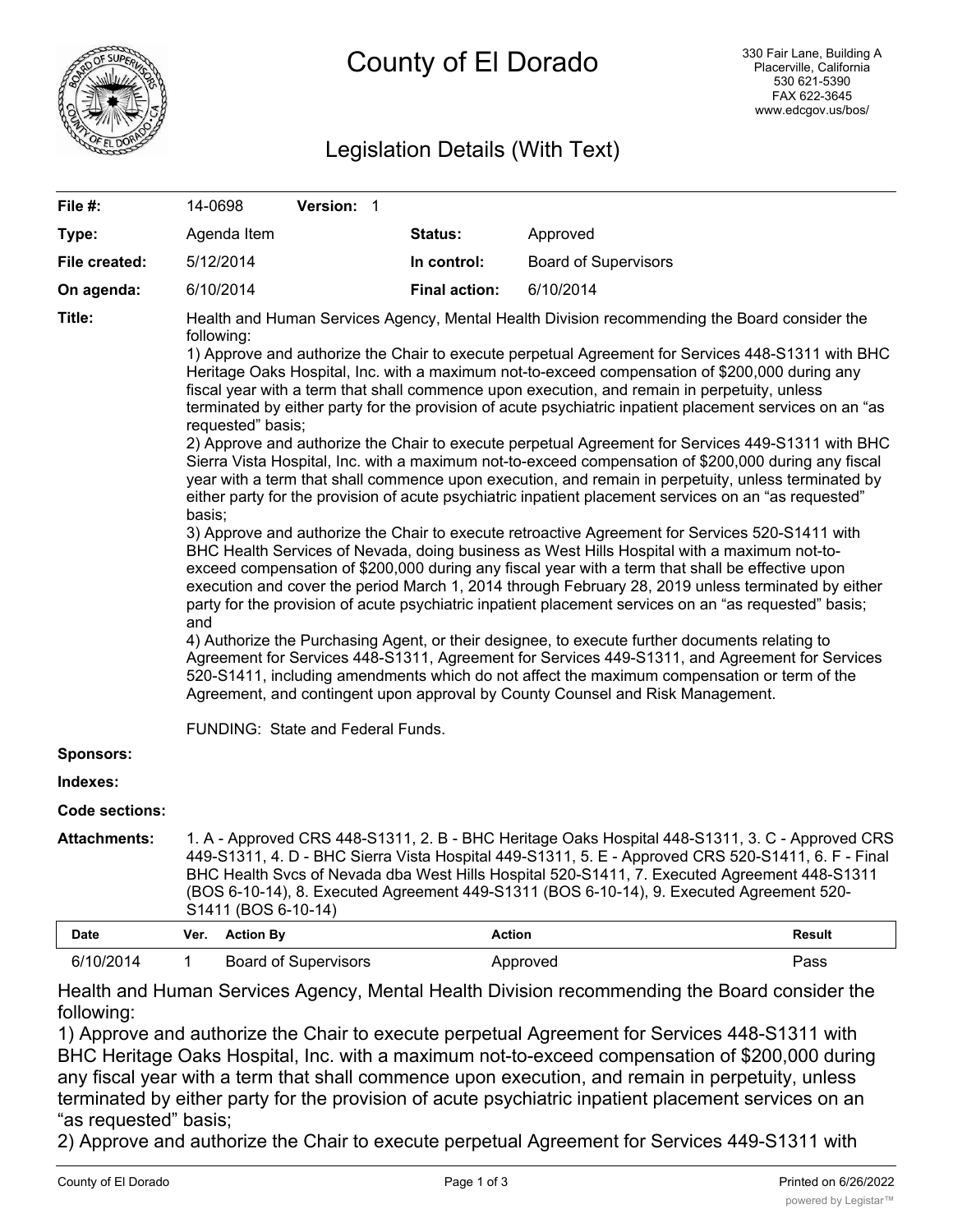BHC Sierra Vista Hospital, Inc. with a maximum not-to-exceed compensation of \$200,000 during any fiscal year with a term that shall commence upon execution, and remain in perpetuity, unless terminated by either party for the provision of acute psychiatric inpatient placement services on an "as requested" basis;

3) Approve and authorize the Chair to execute retroactive Agreement for Services 520-S1411 with BHC Health Services of Nevada, doing business as West Hills Hospital with a maximum not-toexceed compensation of \$200,000 during any fiscal year with a term that shall be effective upon execution and cover the period March 1, 2014 through February 28, 2019 unless terminated by either party for the provision of acute psychiatric inpatient placement services on an "as requested" basis; and

4) Authorize the Purchasing Agent, or their designee, to execute further documents relating to Agreement for Services 448-S1311, Agreement for Services 449-S1311, and Agreement for Services 520-S1411, including amendments which do not affect the maximum compensation or term of the Agreement, and contingent upon approval by County Counsel and Risk Management.

|                                                                | \$600,000 |
|----------------------------------------------------------------|-----------|
|                                                                |           |
| <b>BHC Heritage Oaks Hospital, Inc.</b>                        | \$200,000 |
|                                                                |           |
| <b>BHC Sierra Vista Hospital, Inc.</b>                         | \$200,000 |
| <b>BHC Health Services of Nevada, dba West Hills Hospital </b> | \$200,000 |
|                                                                |           |
| Total Funding Available                                        | \$600,000 |
|                                                                |           |
| Change To Net County Cost                                      | I\$0      |

#### **FUNDING:** State and Federal Funds.

# **Fiscal Impact/Change to Net County Cost**

There is no change to the Net County Cost associated with this agenda item. Sufficient appropriations are included in the Fiscal Year 2013-14 budget and will be included in future County Budget Requests.

# **Background**

Welfare and Institutions (W&I) Code Section 5897 directs the State to implement the mental health services defined in the W&I Code Section 5800 (Adult and Older Adult Mental Health System of Care Act), Section 5840 (Prevention and Early Intervention Programs), and Section 5850 (The Children's Mental Health Services Act) through contracts with county mental health programs or with counties acting jointly.

Chapter 633, Statutes of 1994, Assembly Bill 757 consolidated the authorization of Fee-for-Service/Medi-Cal and Short-Doyle/Medi-Cal psychiatric inpatient hospital services at the county level. Under this program, the State Department of Health Care Services (DHCS) transferred the responsibility for psychiatric inpatient hospital services to the county's Mental Health Plan (MHP). The MHP authorizes psychiatric inpatient hospital service admissions, continued stay services and administrative days for all Medi-Cal recipients based on county of residence.